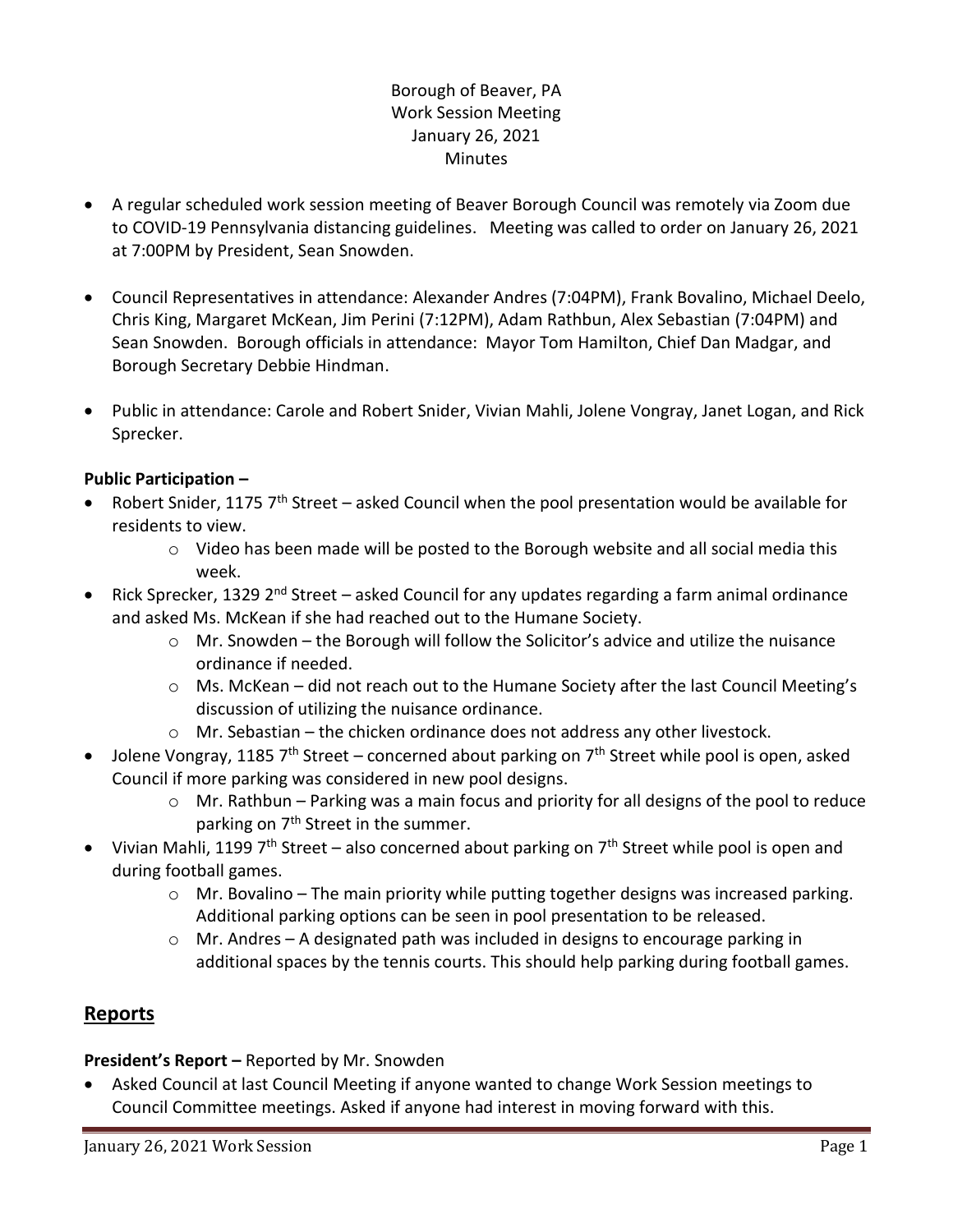$\circ$  No Council member was in favor. Work Session meetings will continue to be held.

## **Manager/Police Report –** Reported by Chief Madgar

- Asked members of Council to bring any issues they may notice around town (leaves, overfilled trash, clean up, etc.) to the Borough's attention so it can be addressed rather than waiting until a Council Meeting.
- Had a walkthrough of town with Columbia Gas on Friday, January 22.
	- $\circ$  Mayor Hamilton Columbia Gas has an aggressive schedule planned for 2021, many projects within town.
	- $\circ$  Mr. Bovalino A lot of work is to be done in town causing disruption to many residents, will keep safety and communication with residents a priority.
- Pool presentation video was recorded and will be released to the public this week on all social media platforms. Flyers are being designed by Pacer Studios to distribute to local businesses and displayed at the Borough building.
- Borough Engineer is looking at the possibility of putting in a gas line down by Highway Department. Borough spends approximately \$10,000 in propane a year – this would reduce costs. Will continue to keep Council updated.
- A letter will be included in the February Council Packet from a resident asking to waive a tax late fee.
- Town Yard Sale will be held May 1, 2021.
	- o Ms. Hindman notified Chamber of Commerce.
- 2021 Spring Clean Up will be held May 8, 2021 for the river-side of town and May 15, 2021 for the hill-side of town.
	- o These dates were based off of Brunner's availability.
	- o Dates have been added to the Borough website.
- Police body cameras have been received. Training is scheduled for March 2021 and should be up and running by this summer.
- Police officers have received the first round of COVID-19 vaccinations.

### **Mayor Hamilton** –

• The gas substation located across from Lynn Park will be removed by Columbia Gas this year.

### **Fire Department –** Reported by Mr. Perini

List of those wanting the COVID-19 vaccination has been submitted.

### **Emergency Management Coordinator - No report**

**Engineer –** Reported by Mr. Madgar

• Continuing to work with Columbia Gas. Discussions are being held regarding what percentage the Borough and Columbia Gas will pay for paving.

## **Council Committee Reports**

### **Public Safety/Code Enforcement –** No report